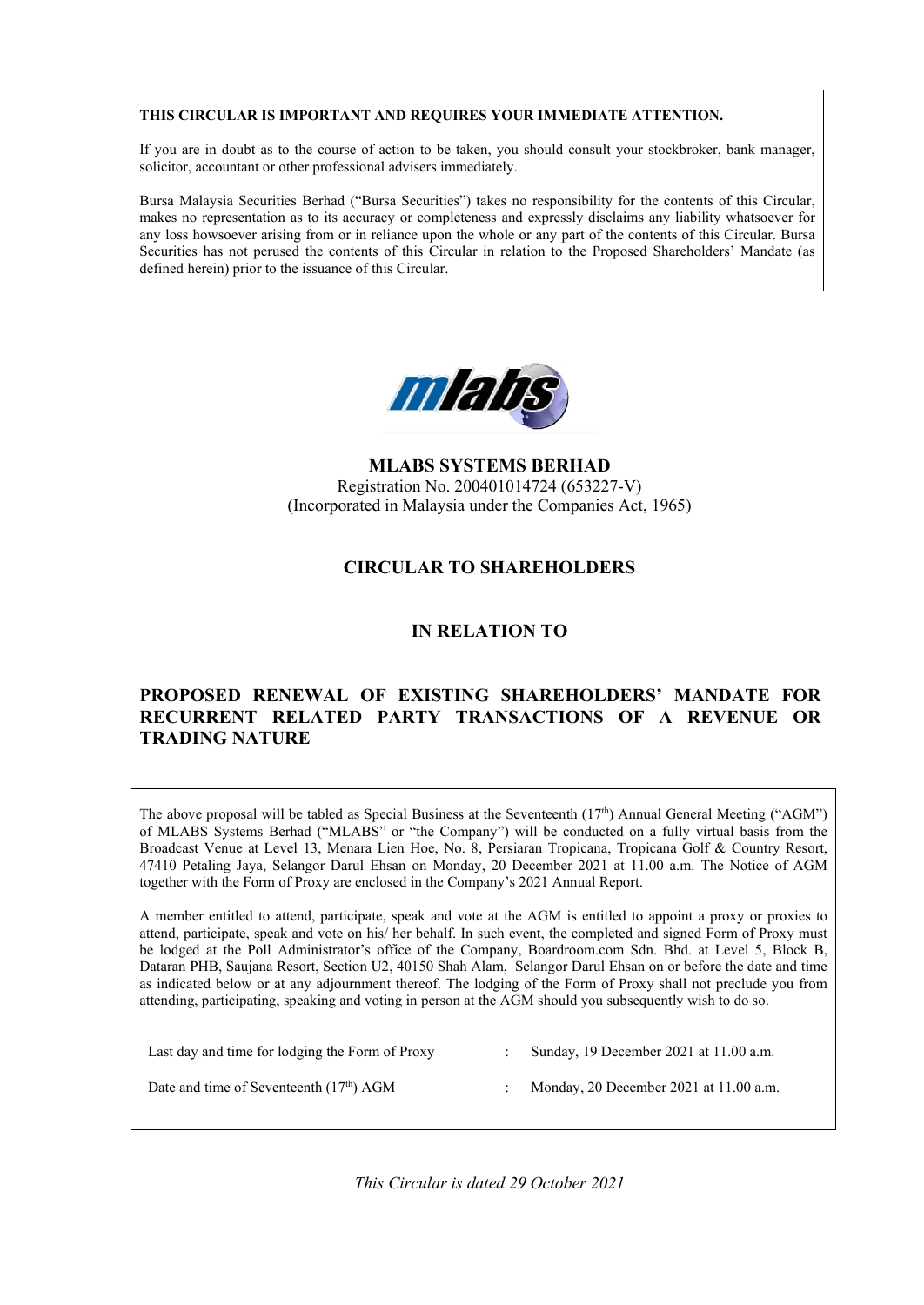# **DEFINITIONS**

For the purposes of this Circular, except where the context otherwise requires, the following definitions shall apply:

| "Act"                  | The Companies Act, 2016 as amended from time to time, and<br>includes every statutory modification or any re-enactment thereof<br>for the time being in force                                                                                                                                                                                                                  |
|------------------------|--------------------------------------------------------------------------------------------------------------------------------------------------------------------------------------------------------------------------------------------------------------------------------------------------------------------------------------------------------------------------------|
| "AGM"                  | <b>Annual General Meeting</b>                                                                                                                                                                                                                                                                                                                                                  |
| "Audit Committee"      | The Audit Committee of MLABS                                                                                                                                                                                                                                                                                                                                                   |
| "Board"                | The Board of Directors of MLABS                                                                                                                                                                                                                                                                                                                                                |
| "Bursa Securities"     | Bursa Malaysia Securities Berhad                                                                                                                                                                                                                                                                                                                                               |
| "Circular"             | : Circular to Shareholders in relation to the Proposed Shareholders'<br>Mandate                                                                                                                                                                                                                                                                                                |
| "Director"             | Shall have the same meaning given in Section $2(1)$ of the the<br>Capital Markets and Services Act 2007 and includes any person<br>who is or was within the preceding 6 months of the date on which<br>the terms of the transaction were agreed upon, a director or a chief<br>executive of MLABS or any other company which is a subsidiary<br>of MLABS or a holding of MLABS |
| "EPS"                  | Earnings per Share                                                                                                                                                                                                                                                                                                                                                             |
| "LPD"                  | 30 September 2021, being the latest practicable date prior to the<br>printing of this Circular                                                                                                                                                                                                                                                                                 |
| "Listing Requirements" | : ACE Market Listing Requirements of Bursa Securities, including<br>any amendments made in respect thereof from time to time                                                                                                                                                                                                                                                   |
| "Major Shareholder(s)" | : Means a person who has an interest or interests in one or more<br>voting shares in a company and the nominal amount of that share,<br>or the aggregate of the nominal amounts of those shares, is:                                                                                                                                                                           |
|                        | (a) $10\%$ or more of the total number of all the voting shares in<br>the Company; or                                                                                                                                                                                                                                                                                          |
|                        | (b) 5% or more of the total number of all the voting shares in the<br>Company where such person is the largest shareholder of the<br>Company,                                                                                                                                                                                                                                  |
|                        | and includes any person who is or was within the preceding 6<br>months of the date on which the terms of the transaction were<br>agreed upon, such major shareholder of the company or any other<br>company which is its subsidiary or holding company                                                                                                                         |
|                        | For the purpose of this definition, "interest in shares" has the<br>meaning given in Section 8 of the Act                                                                                                                                                                                                                                                                      |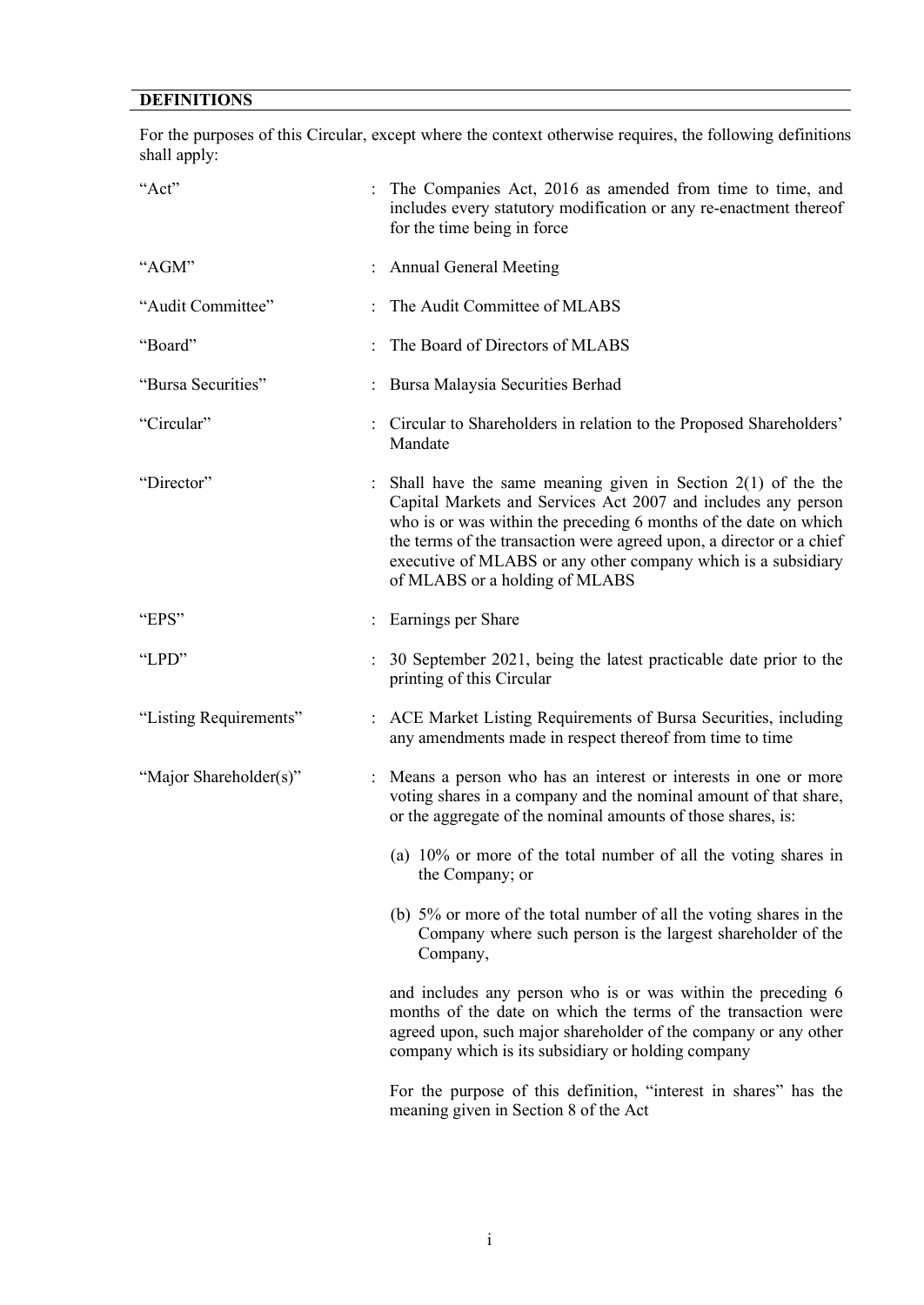# **DEFINITIONS (CONT'D)**

| "MLABS" or "the Company"            | : MLABS Systems Berhad                                                                                                                                                                                                                                                                  |
|-------------------------------------|-----------------------------------------------------------------------------------------------------------------------------------------------------------------------------------------------------------------------------------------------------------------------------------------|
| "MLABS Group" or "the<br>Group"     | : MLABS and its subsidiaries                                                                                                                                                                                                                                                            |
| "MLABS Share(s)" or<br>"Share(s)"   | : Ordinary Shares of MLABS                                                                                                                                                                                                                                                              |
| "NA"                                | : Net assets attributable to ordinary equity holders of MLABS                                                                                                                                                                                                                           |
| "NetX"                              | : NetX Holdings Berhad                                                                                                                                                                                                                                                                  |
| "NetX Group"                        | : NetX and its subsidiaries                                                                                                                                                                                                                                                             |
| "Proposed Shareholders"<br>Mandate" | : Proposed renewal of existing shareholders' mandate for MLABS<br>Group to enter into $RRPT(s)$ of a revenue or trading nature                                                                                                                                                          |
| "Related Party(ies)"                | : Director(s), major shareholder(s) or person(s) connected with<br>such director(s) or major shareholder(s) of MLABS                                                                                                                                                                    |
| "RRPT $(s)$ "                       | : A transaction entered into by the Company or its subsidiaries<br>which involves the interest, direct or indirect, of a Related Party,<br>which is recurrent, of a revenue or trading nature and which is<br>necessary for day to day operations of the Company or its<br>subsidiaries |
| "RM" and "sen"                      | Ringgit Malaysia and sen, respectively                                                                                                                                                                                                                                                  |
| "Shareholders"                      | Shareholders of MLABS                                                                                                                                                                                                                                                                   |
| "Substantial Shareholder(s)"        | : A person who has interest or interests in one or more voting<br>Shares in the Company and the number of that Share, or<br>aggregate number of those Shares, is not less than 5% of the total<br>number of all the voting Shares in the Company                                        |
| "2021 Annual Report"                | : Annual Report of MLABS issued for the financial year ended<br>30 June 2021                                                                                                                                                                                                            |

Words incorporating the singular shall, where applicable, include the plural and vice versa and words incorporating the masculine gender shall, where applicable, include the feminine and neuter genders and vice versa. Reference to persons shall include a corporation, unless otherwise specified.

Any reference in this Circular to any enactment is a reference to that enactment as for the time being amended or re-enacted. Any reference to a time of a day in this Circular shall be a reference to Malaysian time, unless otherwise specified.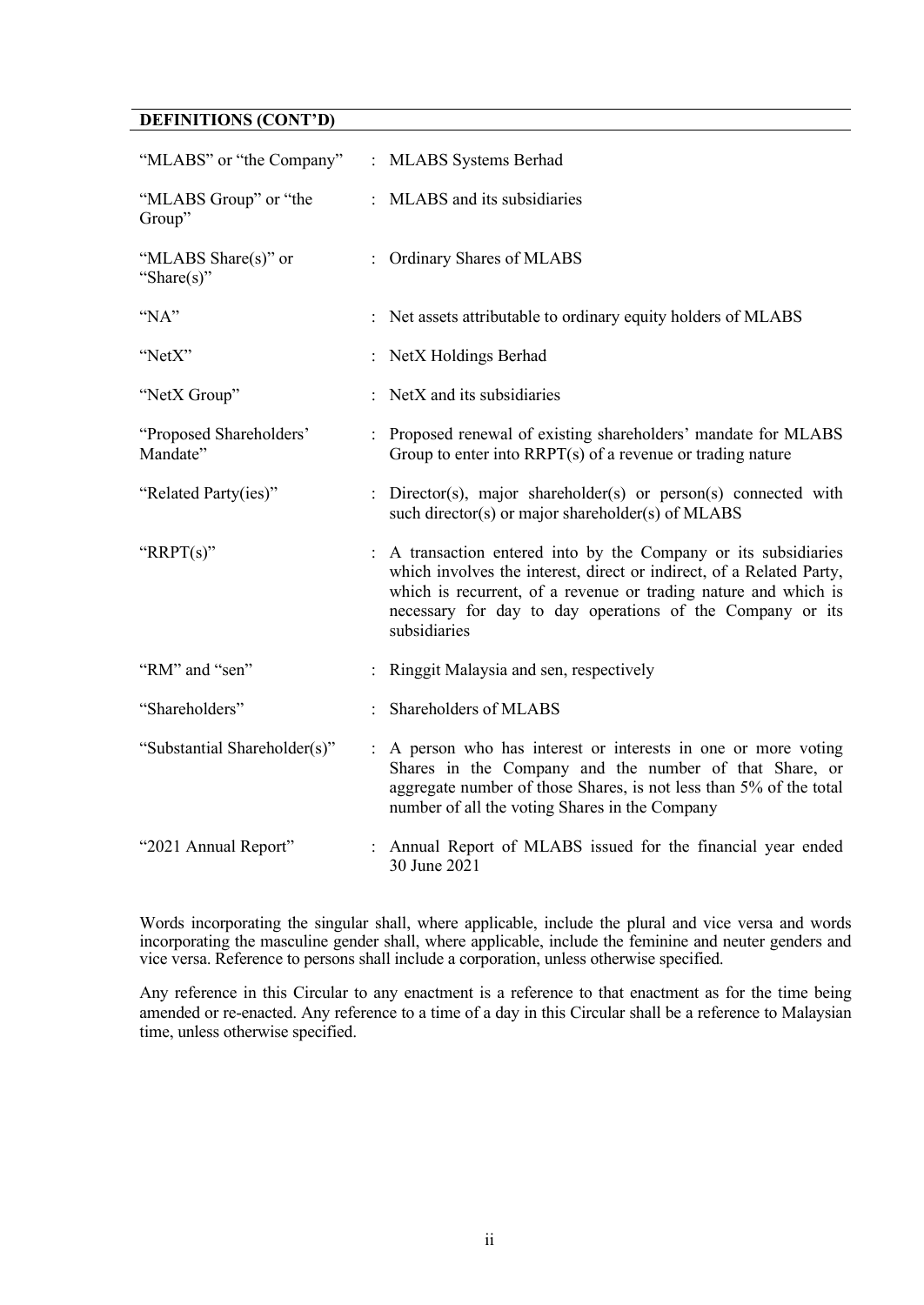| <b>TABLE OF CONTENTS</b> |  |
|--------------------------|--|

|    | LETTER TO THE SHAREHOLDERS CONTAINING :          | <b>PAGE</b>                 |
|----|--------------------------------------------------|-----------------------------|
| 1. | <b>INTRODUCTION</b>                              |                             |
| 2. | DETAILS OF THE PROPOSED SHAREHOLDERS' MANDATE    | $\mathcal{D}_{\mathcal{L}}$ |
| 3. | RATIONALE FOR THE PROPOSED SHAREHOLDERS' MANDATE | 10                          |
| 4. | EFFECTS OF THE PROPOSED SHAREHOLDERS' MANDATE    | 10                          |
| 5. | INTEREST OF DIRECTORS / MAJOR SHAREHOLDERS       | 10                          |
| 6. | <b>APPROVALS REQUIRED</b>                        | 11                          |
| 7. | DIRECTORS' RECOMMENDATION                        | 11                          |
| 8. | ANNUAL GENERAL MEETING                           | 12                          |
| 9. | <b>FURTHER INFORMATION</b>                       | 12                          |
|    | <b>APPENDIX I</b>                                | 13                          |
|    | EXTRACT OF THE NOTICE OF AGM                     | 15                          |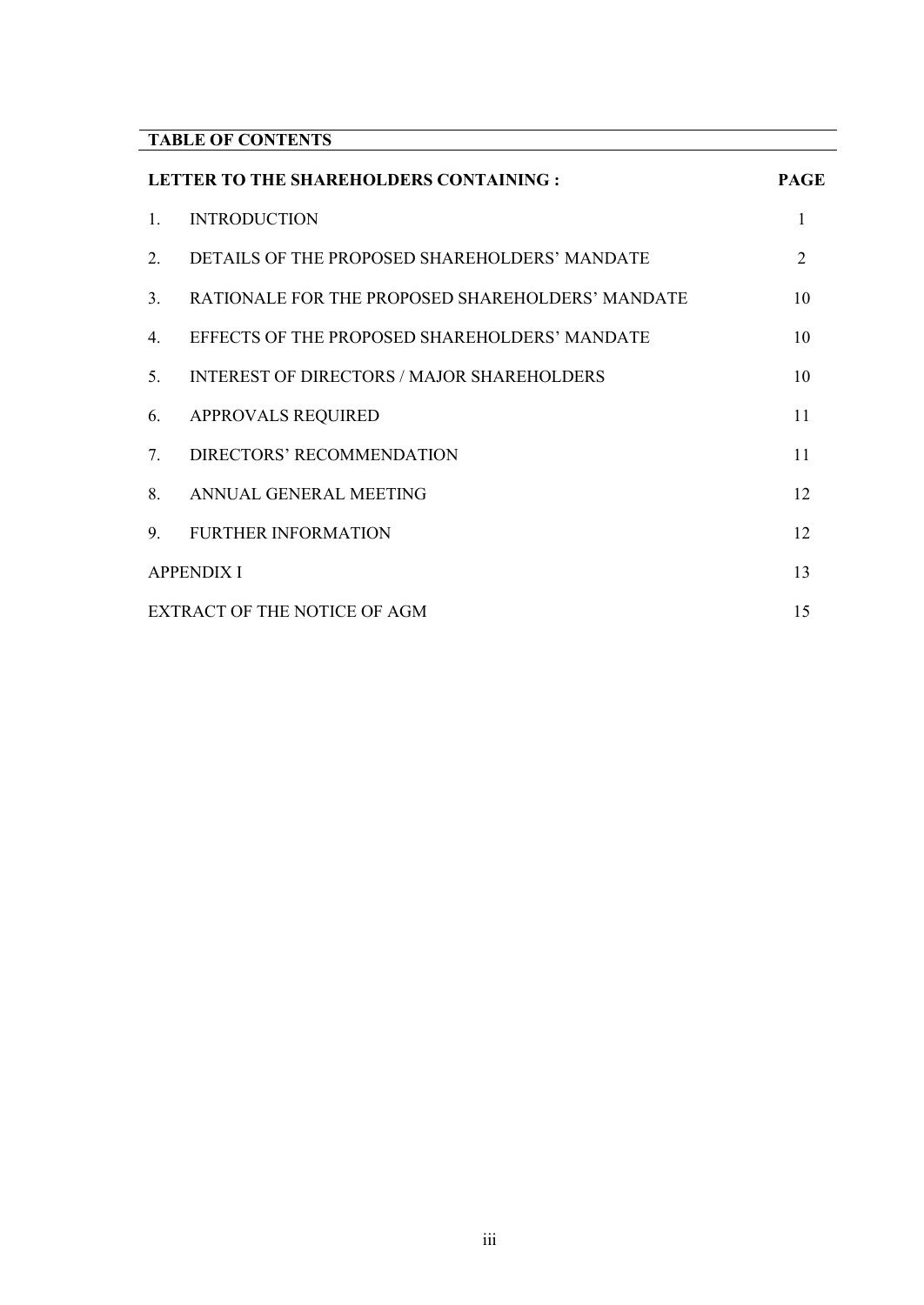

**MLABS SYSTEMS BERHAD**  Registration No. 200401014724 (653227-V) (Incorporated in Malaysia under the Companies Act, 1965)

### **Registered Office:**

22-09, Menara 1MK No. 1 Jalan Kiara, Mont Kiara 50480 Kuala Lumpur

29 October 2021

#### **Board of Directors:**

General Tan Sri Dato' Sri Hj. Suleiman bin Mahmud RMAF (Rtd) Tan Sik Eek *(Executive Director)* Professor Dr. Sureswaran Ramadass *(Independent Non-Executive Director)* Chuah Hoon Hong *(Independent Non-Executive Director)*

*(Independent Non-Executive Director / Chairman)*

(Non-Independent Non-Executive Director) Ong Tee Kein *(Non-Independent Non-Executive Director)*

**To : The Shareholders of MLABS**

**Dear Sir/Madam,**

#### **PROPOSED SHAREHOLDERS' MANDATE**

#### **1. INTRODUCTION**

At the AGM of the Company held on 26 November 2020, the Company sought and obtained from its shareholders the general mandate for MLABS Group to enter into RRPTs of a revenue or trading nature in the ordinary course of business based on commercial terms which are not more favourable to the Related Parties than those generally available to the public and which are necessary for MLABS Group's day to day operations. The aforesaid mandate shall, in accordance with the Listing Requirements, lapse at the conclusion of the forthcoming Seventeenth  $(17<sup>th</sup>)$  AGM of the Company unless authority for its renewal is obtained from the Shareholders.

On 21 October 2021, the Board of Directors of MLABS announced that the Company has proposed to seek its shareholders' approval for the Proposed Shareholders' Mandate pursuant to Rule 10.09 of the Listing Requirements at the Seventeenth  $(17<sup>th</sup>)$  AGM of the Company.

The purpose of this Circular is to provide you with the relevant information of the Proposed Shareholders' Mandate and to seek your approval on the resolution pertaining to the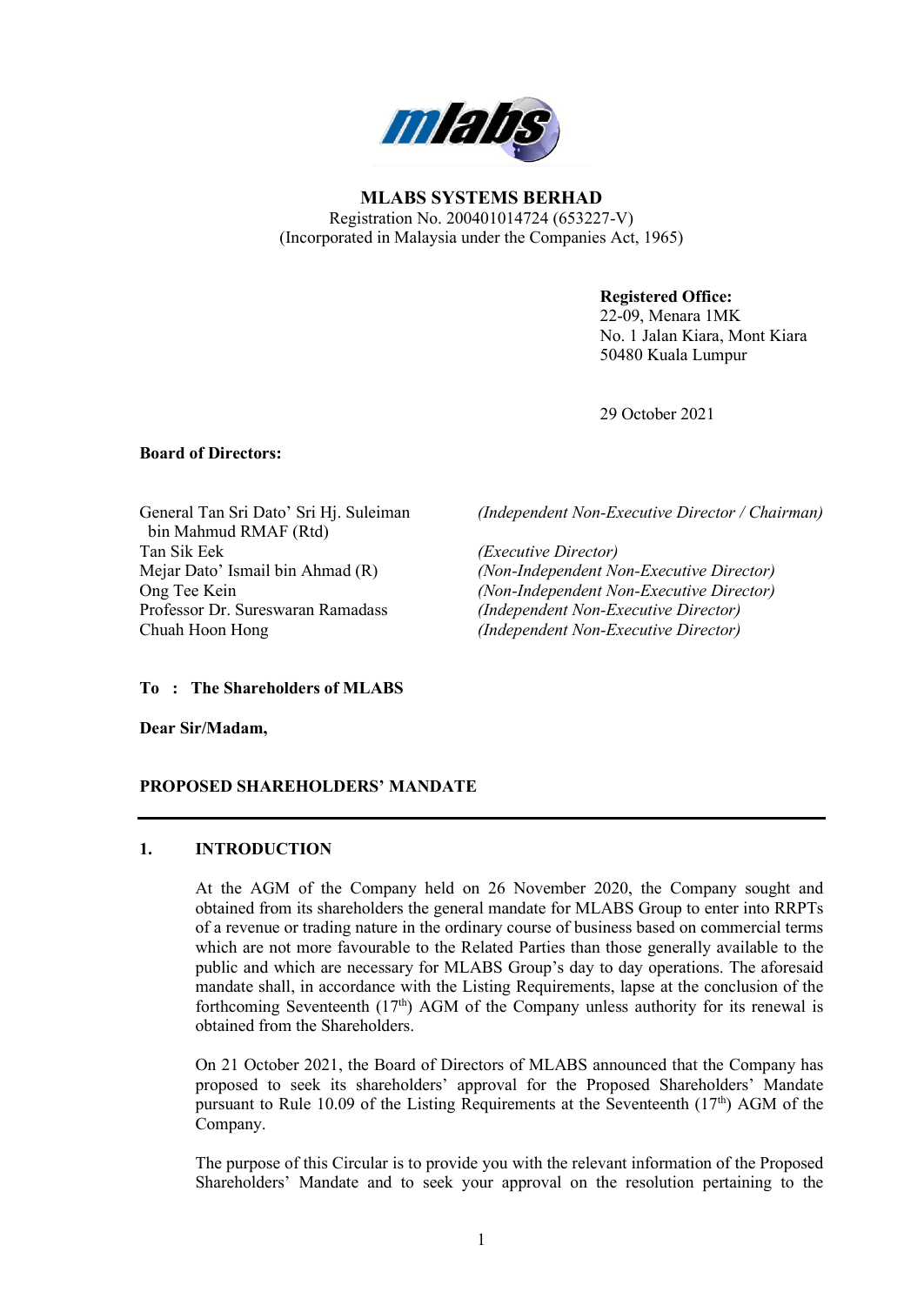Proposed Shareholders' Mandate to be tabled at the forthcoming Seventeenth  $(17<sup>th</sup>)$  AGM, which will be held on Monday, 20 December 2021 at 11.00 a.m. The notice of the Seventeenth  $(17<sup>th</sup>)$  AGM together with the Form of Proxy is enclosed in the 2021 Annual Report of the Company for the financial year ended 30 June 2021.

#### **SHAREHOLDERS OF MLABS ARE ADVISED TO READ AND CONSIDER THE CONTENTS OF THIS CIRCULAR CAREFULLY BEFORE VOTING ON THE RESOLUTION PERTAINING TO THE PROPOSED SHAREHOLDERS' MANDATE AT THE FORTHCOMING AGM.**

### **2. DETAILS OF THE PROPOSED SHAREHOLDERS' MANDATE**

Pursuant to Rule 10.09(2) of the Listing Requirements, a listed issuer may seek a mandate from its shareholders in respect of RRPT(s) subject to the following:

- (a) the transactions are in the ordinary course of business and are on terms not more favourable to the Related Parties than those generally available to the public;
- (b) the shareholders' mandate is subject to annual renewal and disclosure is made in the annual report of the aggregate value of the transactions conducted pursuant to the shareholders' mandate during the financial year where the aggregate value is equal to or more than the threshold below in relation to a listed issuer with an issued share capital of less than RM60.0 million:
	- $(i)$  the consideration, value of the assets, capital outlay or costs of the RRPT $(s)$  is RM1.0 million or more; or
	- (ii) the percentage ratio of such RRPT(s) is  $1\%$  or more,

whichever is the higher.

- (c) the listed issuers' circular to shareholders for the shareholder mandate includes the information as may be prescribed by Bursa Securities. The circular must be submitted to Bursa Securities together with a checklist showing compliance with such information;
- (d) in a meeting to obtain shareholders' mandate, the interested directors, interested major shareholders or interested person connected with a director or major shareholder; and where it involves the interest of an interested person connected with a director or major shareholder, such directors or major shareholder, must not vote on the resolution to approve the  $RRPT(s)$ . An interested director or interested major shareholder must ensure that persons connected with him abstain from voting on the resolution approving the RRPT(s); and
- (e) the listed issuer immediately announces to Bursa Securities when the actual value of a RRPT(s) entered into by the listed issuer, exceeds the estimated value of the RRPT(s) disclosed in the circular by 10% or more and must include the information as may be prescribed by Bursa Securities in its announcement.

# **2.1 Principal Activities of MLABS Group**

The principal activity of MLABS is investment holding and research, and development of mobile application solutions, while its subsidiaries and their principal activities are set out in the table below: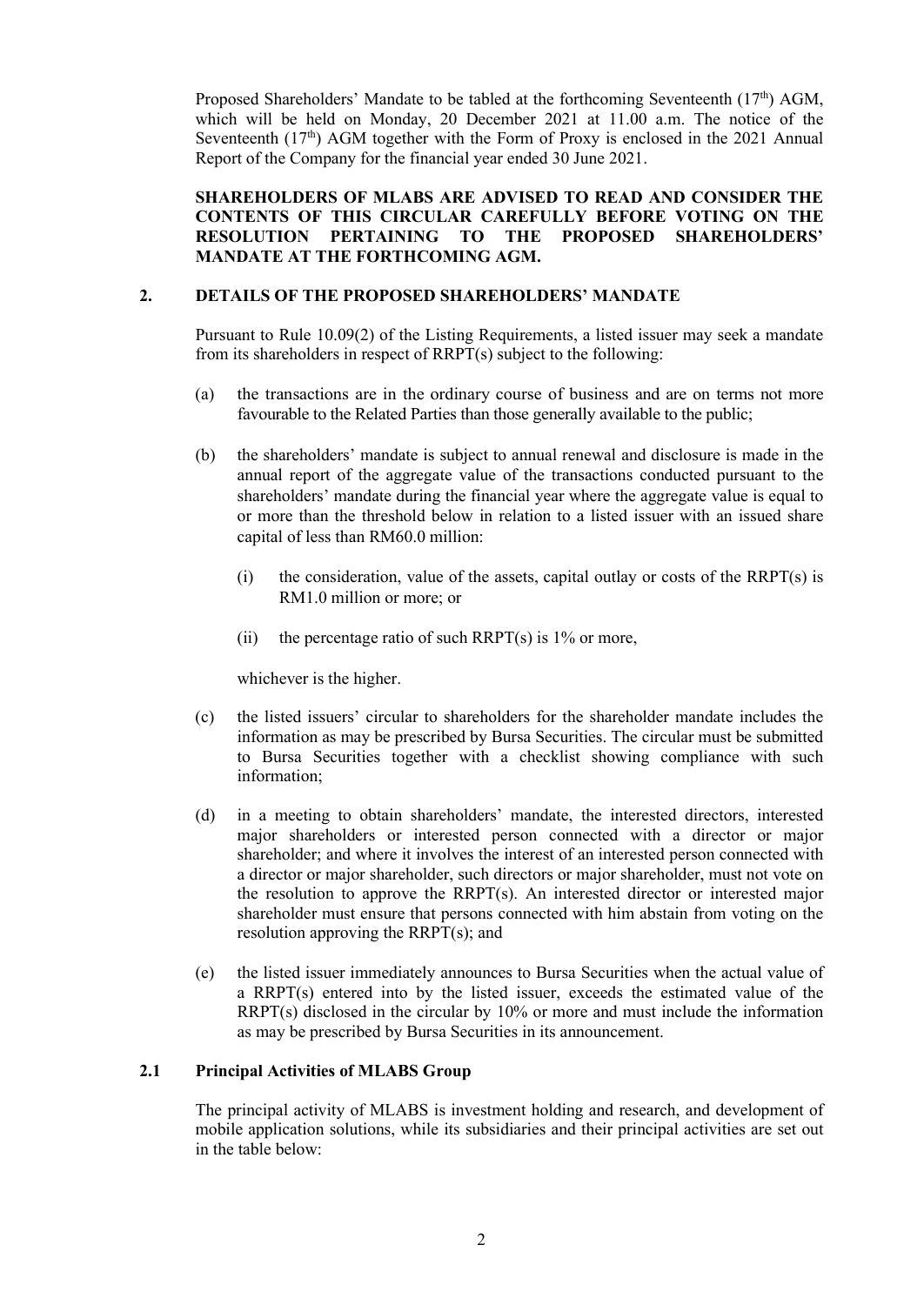|                                                                                                                  | <b>Effective</b>           |                                                                                                                                                                                                    |
|------------------------------------------------------------------------------------------------------------------|----------------------------|----------------------------------------------------------------------------------------------------------------------------------------------------------------------------------------------------|
| Name of company                                                                                                  | equity<br>interest $(\% )$ | <b>Principal Activities</b>                                                                                                                                                                        |
| Mlabs Research Sdn. Bhd.                                                                                         | 100                        | Business of research and development<br>video<br>multimedia<br>conferencing<br>in<br>system as well as assembling and<br>of<br>multimedia<br>video<br>trading<br>conferencing system and equipment |
| Mlabs Properties Sdn. Bhd.                                                                                       | 100                        | Investment and holding of investment<br>properties                                                                                                                                                 |
| Mlabs Academy Sdn. Bhd.                                                                                          | 100                        | Dormant                                                                                                                                                                                            |
| Mlabs Capital Sdn. Bhd.                                                                                          | 100                        | <b>Investment Holdings</b>                                                                                                                                                                         |
| Champagne Carbon Sdn. Bhd.                                                                                       | 100                        | Distributing and supplying of alcoholic<br>beverage                                                                                                                                                |
| Carbon International Sdn. Bhd.                                                                                   | 100                        | Dormant, yet to commence commercial<br>operations on business of digital online<br>platform,<br>e-commerce<br>general<br>on<br>trading, food and beverage                                          |
| Champagne Carbon Asia Limited                                                                                    | 100                        | Trading of wine and investment holding                                                                                                                                                             |
| Linkodes International Limited                                                                                   | 60                         | Dormant, yet to commence business<br>activity on technology development and<br>investment holding                                                                                                  |
| Pacifica Direct Sdn. Bhd.                                                                                        | 51                         | Trading of white goods such as kitchen<br>equipment and appliances                                                                                                                                 |
| Longhouse Films Sdn. Bhd.                                                                                        | 51                         | Film entertainment, film investment,<br>film production, film development and<br>film distribution                                                                                                 |
| <b>Inbase Partners Limited</b>                                                                                   | 51                         | Software engineering and development,<br>financial technology legal consultant<br>and digital crypto currency market<br>analysis                                                                   |
| Company held by Mlabs Research Sdn. Bhd.                                                                         |                            |                                                                                                                                                                                                    |
| Inhubs Sdn. Bhd. (formerly known<br>as Gold Dragon Media Sdn. Bhd.)<br>Company held by Longhouse Films Sdn. Bhd. | 100                        | Dormant, yet to commence business on<br>provision of marketing and event<br>services<br>investment<br>and<br>holdings<br>company.                                                                  |
|                                                                                                                  |                            |                                                                                                                                                                                                    |
| Longhouse Animation Sdn. Bhd.                                                                                    | 100                        | Motion picture, video and television<br>programme production activities                                                                                                                            |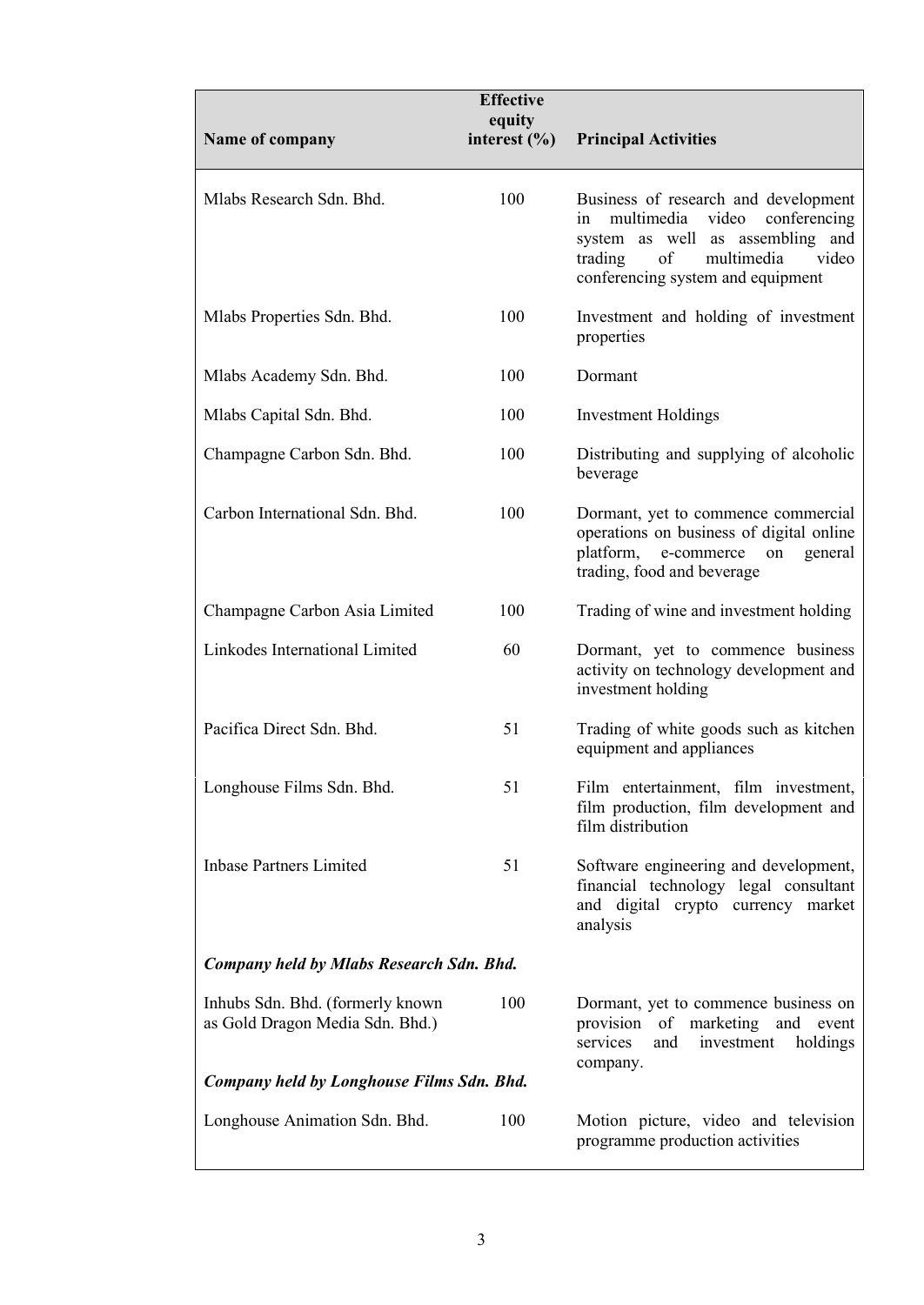| Name of company                                  | <b>Effective</b><br>equity<br>interest $(\% )$ | <b>Principal Activities</b>                                                            |  |  |  |  |  |
|--------------------------------------------------|------------------------------------------------|----------------------------------------------------------------------------------------|--|--|--|--|--|
|                                                  | Company held by Champagne Carbon Asia Limited  |                                                                                        |  |  |  |  |  |
| Carbon Champagne Taiwan<br>Limited               | 100                                            | Reseller of alcoholic beverage                                                         |  |  |  |  |  |
| Shenzhen Carbon Champagne<br>Development Limited | 100                                            | Dormant, yet to commence commercial<br>operations on reseller of alcoholic<br>beverage |  |  |  |  |  |
| <b>Company held by Inbase Partners Limited</b>   |                                                |                                                                                        |  |  |  |  |  |
| Inbase Partners Taiwan Limited                   | 100                                            | Financial technology related services                                                  |  |  |  |  |  |

Due to the diversity of MLABS Group, it is anticipated that MLABS Group would, in the normal course of business, continue to enter into transactions with the Related Parties, details of which are set out in Section 2.4 below. It is likely that such transactions will occur with some degree of frequency and could arise at any time.

The Board proposes to seek the shareholders' approval for the Proposed Shareholders' Mandate for the MLABS Group to enter into transactions in the normal course of business within the classes of Related Parties set out in Section 2.4 below, provided such transactions are entered into at arm's length and on normal commercial terms which are not more favourable to the Related Parties than those generally available to the public and are not detrimental to the minority shareholders. Such mandate will enable the Group to enter into the RRPT(s) without the necessity, in most instances, to make the otherwise announcement or to convene meetings in order to procure specific prior approval of its shareholders. The RRPT(s) will also be subject to the review procedures set out in Section 2.6 below.

# **2.2 Categories of RRPT(s)**

The types of RRPT(s) to be covered by the Proposed Shareholders' Mandate includes the following :

### (a) Provision of IT, Videoconferencing and Mobile Application Related Products and Services

In the course of MLABS Group's business, it is anticipated that MLABS Group may enter into RRPT(s) by providing IT, Videoconferencing and Mobile Application related products and / or services to the Related Parties.

The inclusion of this category of transactions in the Proposed Shareholders' Mandate will facilitate such transactions by MLABS Group with the Related Parties that arise in the normal course of operations of the Group in a more expeditious manner.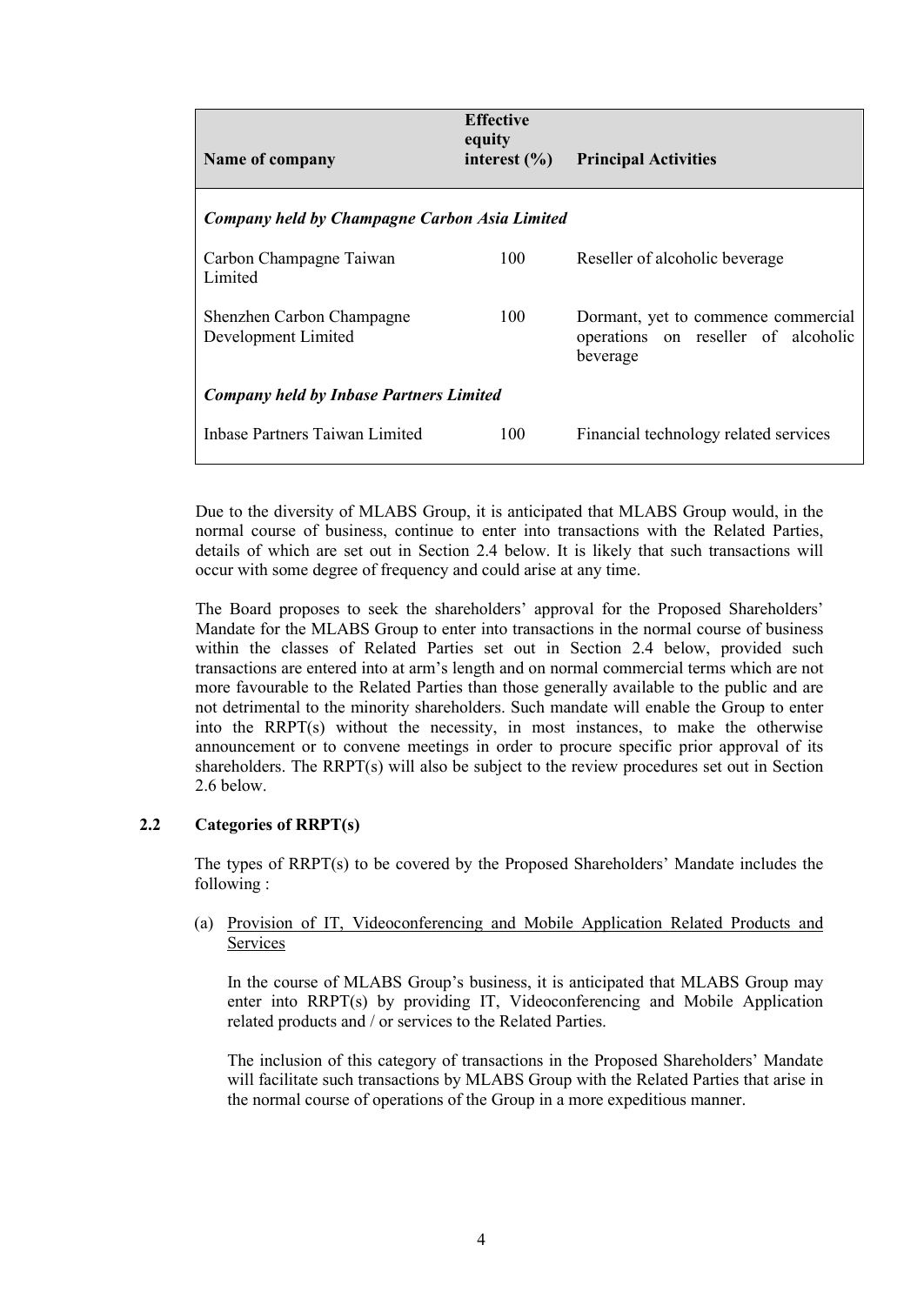### (b) Leasing/renting/letting of Asset as Offices

In the course of the MLABS Group's business, it is anticipated that transactions with Related Parties under this category will include leasing/renting/letting of office premises to and/or from the Related Parties.

The inclusion of this category of transactions in the Proposed Shareholders' Mandate will facilitate such transactions by MLABS Group with the Related Parties that arise in the normal course of operations of the Group in a more expeditious manner.

#### **2.3 Validity Period of the Proposed Shareholders' Mandate**

The Proposed Shareholders' Mandate is subject to annual renewal. In this respect, any authority conferred by the Proposed Shareholders' Mandate, if approved by the shareholders, shall take effect from the passing of the ordinary resolution proposed at the forthcoming AGM and shall continue to be in force until:

- (a) the conclusion of the next AGM of MLABS following the general meeting at which such mandate was passed, at which time it will lapse, unless by a resolution passed at the general meeting, the mandate is renewed;
- (b) the expiration of the period within which the next AGM of the Company after the date is required to be held pursuant to Section 340 (2) of the Act (but shall not extend to such extension as may be allowed pursuant to Section 340 (4) of the Act); or
- (c) revoked or varied by resolution passed by the shareholders in general meeting,

whichever is earlier.

Thereafter, approval from shareholders will be sought for the renewal of the Proposed Shareholders' Mandate.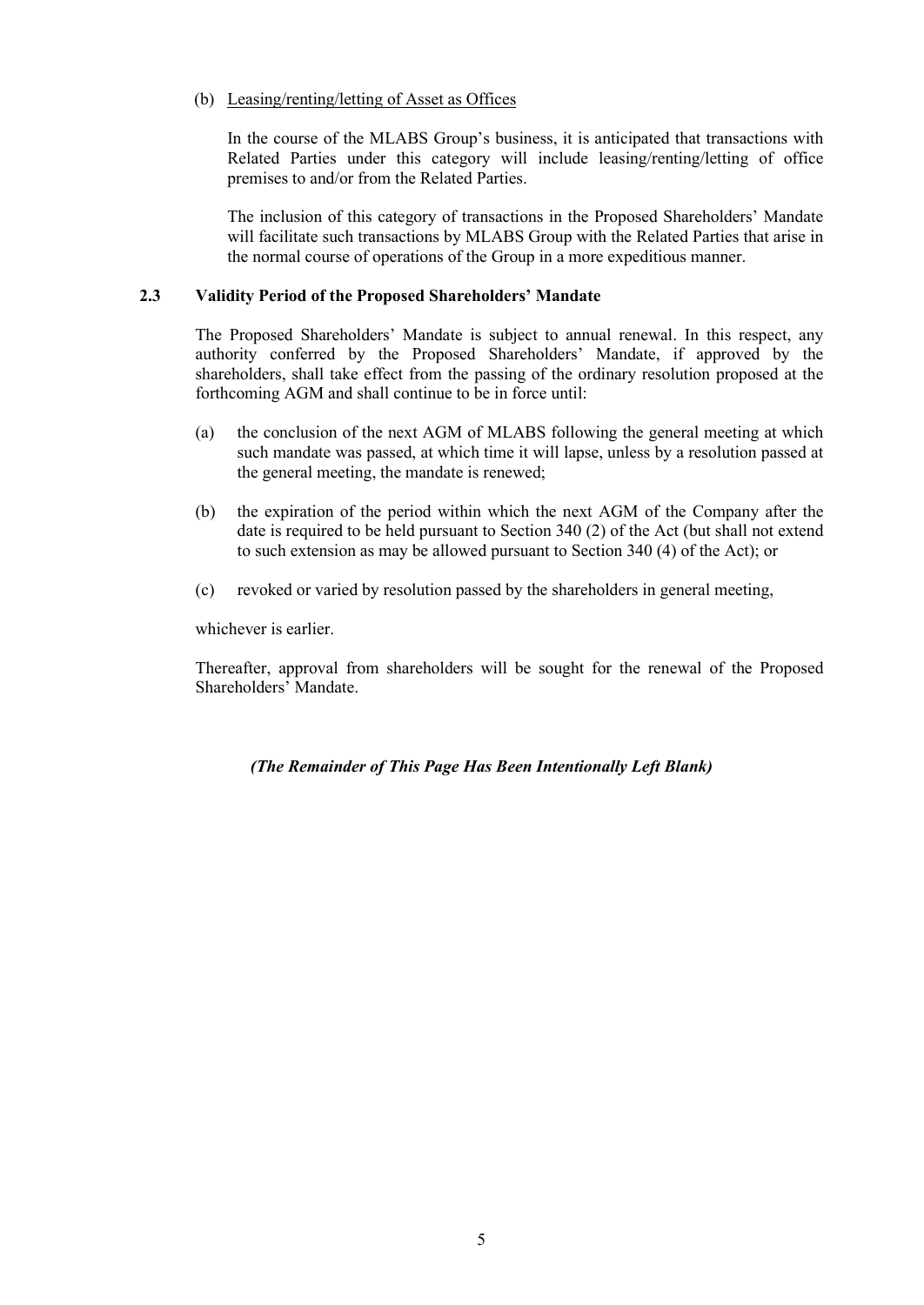# **2.4 Classes of Related Parties and Nature of RRPT(s)**

The Proposed Shareholders' Mandate will apply to the transactions with the following Companies:

| <b>Related Party</b><br>and its Principal<br><b>Activities</b>                                                                                                                                         | <b>MLABS Group</b><br>- Transacting<br>Party | <b>Nature of Transaction with</b><br><b>MLABS Group</b>                                                                                                                                                                                                                                                                                                                                                                                                                                                                                                    | <b>Estimated</b><br>aggregate value as<br>disclosed in the<br>previous Circular<br>to Shareholders<br>dated 28 October<br>$2020*$ | <b>Actual value</b><br>transacted<br>(from date of<br>AGM on 26<br>November 2020<br>to the LPD) | <b>Estimated</b><br>aggregate value of<br>transaction for the<br>period from the<br>forthcoming<br>Seventeenth $(17th)$<br><b>AGM</b> to the next<br>$AGM*$ | <b>Interested Director and</b><br><b>Major Shareholders</b><br>and nature of their<br>relationship with<br><b>Related Party</b>                                                                                                          |
|--------------------------------------------------------------------------------------------------------------------------------------------------------------------------------------------------------|----------------------------------------------|------------------------------------------------------------------------------------------------------------------------------------------------------------------------------------------------------------------------------------------------------------------------------------------------------------------------------------------------------------------------------------------------------------------------------------------------------------------------------------------------------------------------------------------------------------|-----------------------------------------------------------------------------------------------------------------------------------|-------------------------------------------------------------------------------------------------|-------------------------------------------------------------------------------------------------------------------------------------------------------------|------------------------------------------------------------------------------------------------------------------------------------------------------------------------------------------------------------------------------------------|
| $NetX Group -$<br>Investment<br>holding, research<br>and development<br>of software,<br>system design,<br>integration and<br>installation and<br>provision of<br>information<br>technology<br>services | <b>MLABS</b> Group                           | Provision of maintenance and<br>support services, Fintech or<br>website maintenance and support<br>related services, Cloud related<br>services by MLABS Group<br>Provision of Videoconferencing<br>and<br>maintenance<br>supports<br>services and related products or<br>services on subscriptions basis<br>by MLABS Group<br>Provision of mobile application<br>and services on<br>products<br>subscriptions basis and related<br>support services by MLABS<br>Group<br>Leasing/renting/letting of office<br>from MLABS<br>premises to $/$<br>Group $(i)$ | May exceed 5% of<br>the percentage ratio<br>pursuant to Rule<br>10.02 of the Listing<br>Requirements #                            | RM1,876,767<br>RM56,000                                                                         | May exceed 5% of<br>the percentage ratio<br>pursuant to Rule<br>10.02 of the Listing<br>Requirements #                                                      | Major<br>NetX<br>is<br>a<br>Shareholder of MLABS<br>with a shareholding of<br>11.85%.<br>Mr Tan Sik Eek is the<br>Executive Director of<br>MLABS and NetX. He is<br>also a shareholder of<br>NetX<br>with<br>a<br>shareholding of 4.79%. |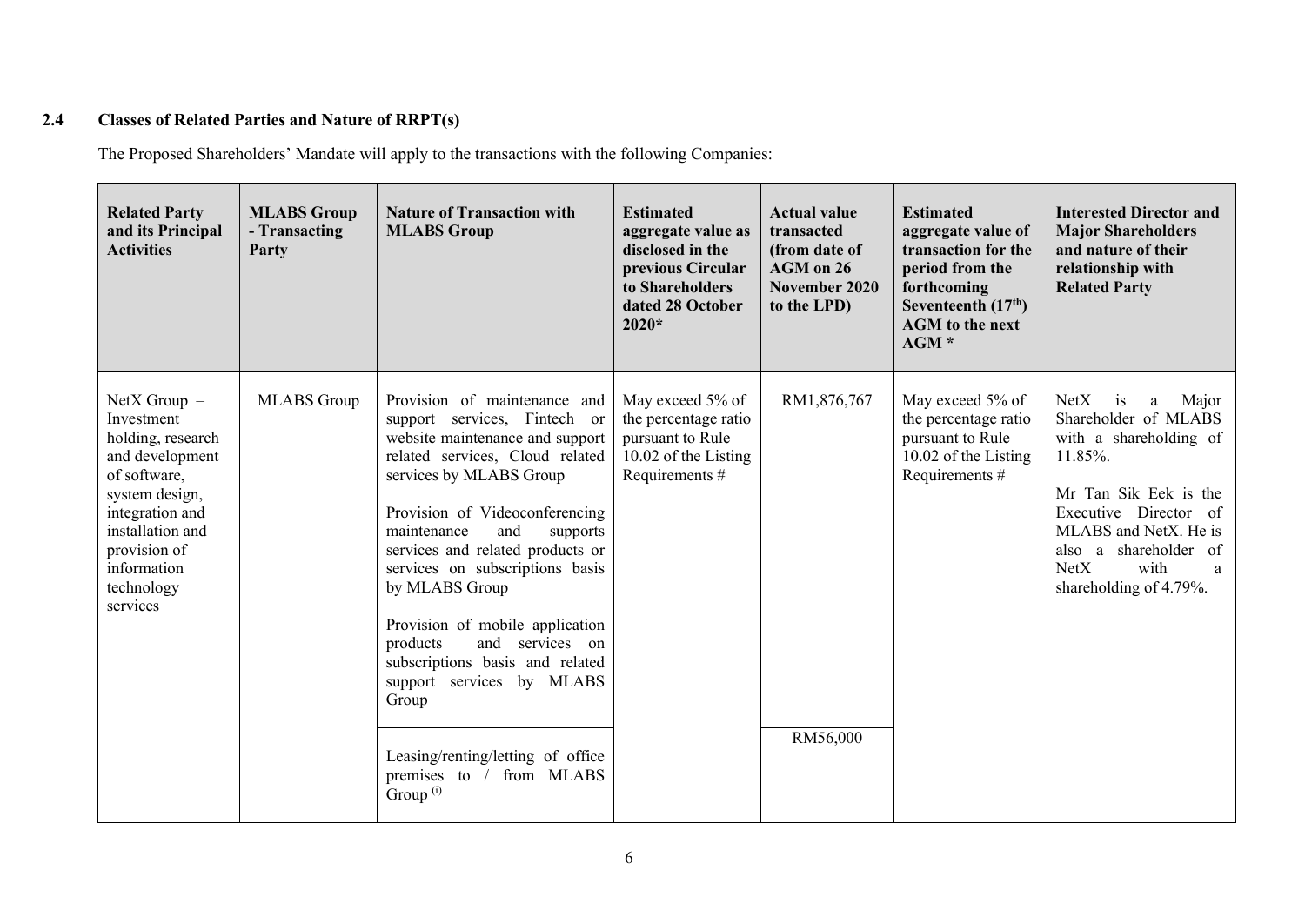### *Notes on Nature of Transaction:*

- *\* The estimated values are calculated based on the historical data and best estimates by the management. Accordingly, the actual value of the transaction may vary from the estimated value disclosed above and subject to changes.*
- *# The estimated value of transactions cannot be determined as MLABS has yet to identify any contract / service which to be entered with the Related Parties. The actual value is dependent on the particular requirements of the transactions to be entered between MLABS and the Related Parties.*

# **Description of Property Rent from NetX Group**

| <b>Notes</b> | <b>Description</b>         | <b>Postal Address</b>                                                                                                                 | <b>Total Areas</b><br>(Sq. Ft.) | <b>Rental Value</b><br>per annum<br>(RM) | Period of<br><b>Tenancy</b>         | Ownership                                                         |
|--------------|----------------------------|---------------------------------------------------------------------------------------------------------------------------------------|---------------------------------|------------------------------------------|-------------------------------------|-------------------------------------------------------------------|
| (i)          | 2 units of office premises | Level 1-1 and Level 1-2<br>Street Wing, Sunsuria Avenue<br>Persiaran Mahogani, Kota Damansara<br>PJU 5, 47810 Petaling Jaya, Selangor | 4,521                           | 24,000                                   | 1 March 2020 to<br>28 February 2022 | Ariantec<br>Bhd., a<br>Sdn.<br>wholly-owned subsidiary<br>of NetX |
| (ii)         | units of office premises   | Level 1-G, Street Wing,<br>Sunsuria Avenue, Persiaran Mahogani,<br>Kota Damansara, PJU 5,<br>47810 Petaling Jaya, Selangor.           | 2,185                           | 48,000                                   | January 2021 to<br>31 Dec 2022      | Ariantec Sdn.<br>Bhd., a<br>wholly-owned subsidiary<br>of NetX    |

### *Note*

*The rental for the above property is payable on an equal pro-rated monthly basis.*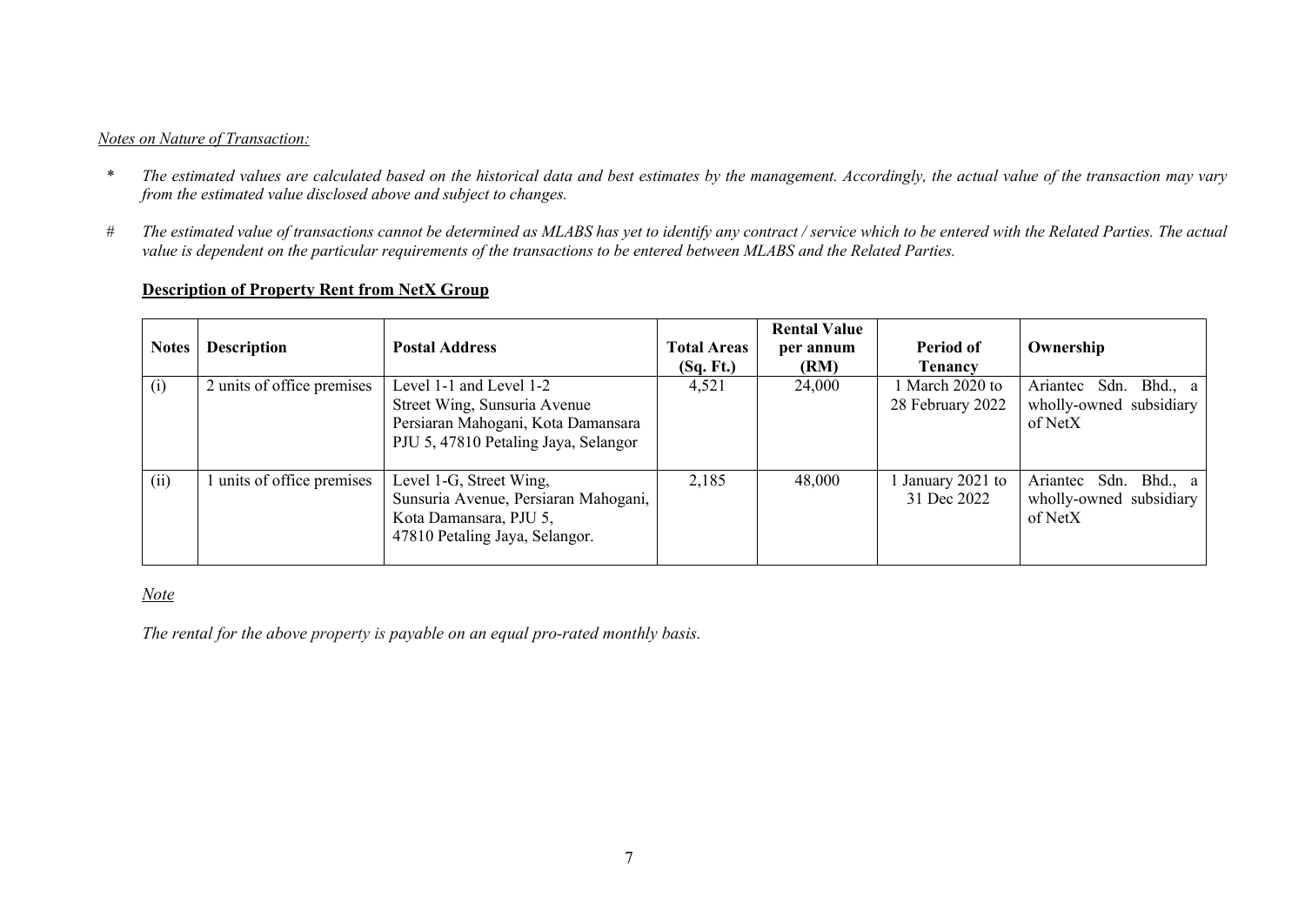#### **2.5 Amount Due and Owing Under Recurrent Related Party Transactions**

As at LPD, there is no amount due and owing to MLABS Group which has exceeded the credit term given arising from the RRPT(s) as per Section 2.4.

#### **2.6 Review Methods or Procedures for the Recurrent Related Party Transactions**

MLABS Group has established various methods and procedures to ensure the RRPT(s) are undertaken on transaction prices and on arms' length and on normal commercial terms, which are consistent with MLABS Group's usual business practices and policies, on terms which are not more favourable to the Related Parties than those extended to the public and are not detrimental to the minority shareholders.

The review and disclosure procedures are as follows:

- (a) the Related Parties, interested Directors and persons connected will be advised that they are subject to the shareholders' mandate and will also be advised of the review and disclosure procedures;
- (b) the transaction prices, terms and conditions which are market driven are to be determined at arms' length on a customer/supplier relationship basis at mutually agreed rates after due consideration of benefits to be derived from the transaction, under similar commercial terms for transactions with unrelated third parties, which depend on demand and supply, quality, level of service and other related factors;
- (c) some transactions may be on a cost recovery basis, being recovery of part of the costs for sharing or provision of some services or on a negotiated basis where both parties would contract on terms which are mutually acceptable and beneficial;
- (d) the management of the MLABS Group is cognisant that, all RRPT(s) are required to be undertaken on an arm's length basis and on normal commercial terms. Where practicable and feasible, quotation and/or tenders will be obtained from at least 2 other contemporaneous transactions with unrelated third parties for similar products/services and/or quantities will be used as comparison, wherever possible, to determine whether the price and terms offered to/by the Related Parties are fair and reasonable and comparable to those offered to/by other unrelated third parties for the same or substantially similar type of products/services and/or quantities. Where it is impractical or impossible for quotes and/or tenders to be obtained from unrelated parties, or where there have not been any similar or substantially similar transactions between MLABS Group and unrelated third parties, the terms of the transactions for the products or services will be in accordance with the usual business practices of the Group to ensure that the RRPTs is not detrimental to the MLABS Group;
- (e) where  $RRPT(s)$  is one with a value equal to or in excess of RM1.0 million or 1% of the applicable percentage ratio as stated in the Listing Requirements (whichever is higher), it will be reviewed by the Audit Committee and recommended to be approved by the Board of Directors who has no interest in the transaction. Where the  $RRPT(s)$  is one with a value below RM1.0 million or 1% of the applicable percentage ratio as stated in the Listing Requirements (whichever is higher), it will be reviewed and approved by any 1 of the Executive Director or the Board members who has no interest in the transaction;
- (f) if a member of the Board or of the Audit Committee has an interest, as the case may be, he/she shall declare their interest in transaction and abstain from any decision making by the Board or Audit Committee in respect of the said transactions;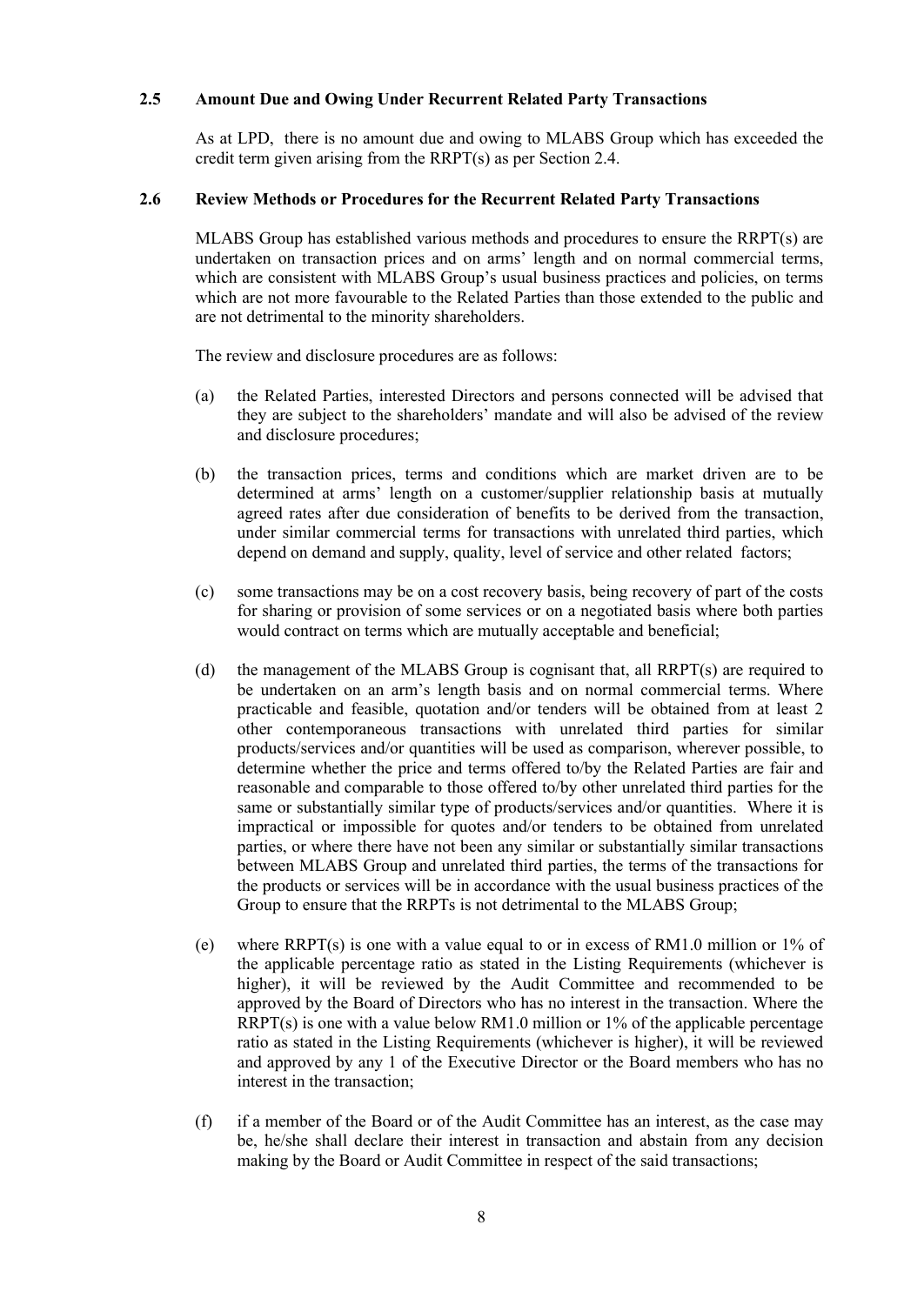- (g) the Audit Committee shall amongst others, review any RRPT(s) and conflict of interest situation that may arise within the Group including any transaction procedures or course of conduct that raises questions of management integrity;
- (h) records will be maintained by the respective companies to capture all RRPT(s) which are entered pursuant to the shareholders' mandate;
- (i) the Audit Committee shall review on a quarterly basis any related party transaction that may arise within the Company or the Group to ensure that such transactions will be carried out at arm's length, on normal commercial terms, on terms not more favourable to the Related Parties than those generally available to the public and on terms not detrimental to the minority shareholders;
- (j) the Board and Audit Committee shall review the internal audit reports to ascertain that the guidelines and procedures to monitor RRPT(s) have been complied with; and
- (k) the Board shall have overall responsibility for the determination of the review procedures. If a member of the Board and Audit Committee has an interest in the transaction to be reviewed by the Board and Audit Committee, as the case may be, he will abstain from any decision making by the Board or Audit Committee in respect of the said transaction.

#### **2.7 Statement by Audit Committee**

The Audit Committee has the overall responsibility of determining whether the procedures for reviewing all RRPT(s) are appropriate. The Audit Committee will review and ascertain at least once a year whether the procedures established to monitor RRPT(s) have been complied with. If it is determined that the procedures stated in Section 2.6 are inadequate to ensure that (i) the RRPT(s) will be conducted at arms' length and on normal commercial terms and (ii) such transactions are not prejudicial to the interest of the shareholders, the Company will obtain a fresh shareholders' mandate based on the new procedures.

The Audit Committee will also have the discretion to request for limits to be imposed or for additional procedures to be followed if it considers such requests to be appropriate. In that event, such limits or procedures may be implemented without the approval of shareholders, provided that they are more stringent than the existing limits or procedures.

The Audit Committee will review the existing procedures and processes, on an annual basis and as and when required, to ensure that the RRPT(s) are at all times carried out on commercial terms consistent with the MLABS Group's usual business practices and policies.

The Audit Committee of the Company has reviewed the above procedures and is satisfied that the said procedures are adequate to monitor, track and identify RRPT(s) in a timely and orderly manner and are sufficient to ensure that the RRPT(s) will be carried out on commercial terms consistent with the MLABS Group's usual business practices and policies and on terms not more favourable to the Related Parties than those generally available to and/or from the public, where applicable, and are not, in the Company's opinion, detrimental to the minority shareholders. Any member of the Audit Committee who is interested in any transaction shall abstain from reviewing and deliberating on such transaction.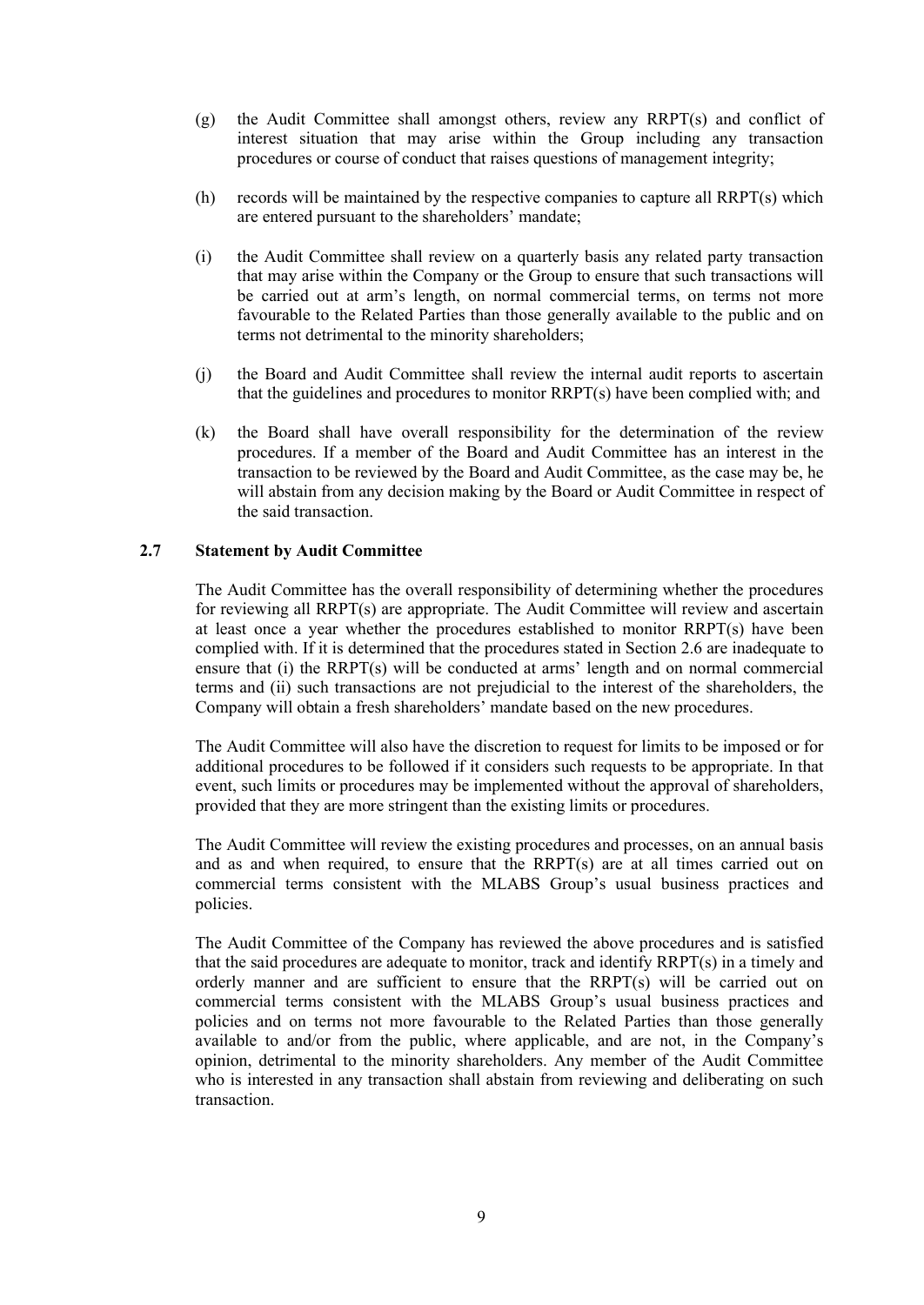#### **2.8 Disclosure of Recurrent Related Party Transactions**

Disclosure will be made in the annual report of the Company in accordance with Rule 3.1.5 of Guidance Note 8 of the Listing Requirements, which requires a breakdown of the aggregate value of the RRPT(s) entered into during the financial year based on the following information:

- (a) the type of the RRPT(s) made; and
- (b) the names of the Related Parties involved in each type of the RRPT(s) made and their relationships with MLABS Group.

The above disclosure will be made in the Company's annual report for each subsequent financial year after the Proposed Shareholders' Mandate had been obtained.

# **3. RATIONALE FOR THE PROPOSED SHAREHOLDERS' MANDATE**

The Proposed Shareholders' Mandate will enable the MLABS Group to carry out RRPT(s) necessary for the Group's day-to-day operations, which are time sensitive in nature, and will eliminate the need to announce and convene separate general meetings (if applicable) from time to time to seek shareholders' mandate for such transaction. This will substantially reduce the expenses, time and other resources associated with the convening of general meetings on an ad hoc basis, improve administrative efficiency and allow financial and manpower resources to be channelled towards attaining other corporate objectives.

The RRPT(s) carried out within the MLABS Group creates mutual benefits for the companies in the Group, such as expediency and increased efficiency necessary for day-today operations.

In addition, the RRPT(s) are intended to meet the business needs of the Group on the best possible terms. By transacting with the Related Parties, the Group would have an advantage of familiarity with the background and management of the Related Parties, thus enabling more informed commercial decisions to be made. In most dealings with the Related Parties, the Group and the Related Parties have close co-operation and a good understanding of each other's business needs thus providing a platform where all parties can benefit from conducting the RRPT(s).

# **4. EFFECTS OF THE PROPOSED SHAREHOLDERS' MANDATE**

The Proposed Shareholders' Mandate will not have any material effect on the share capital of the Company as well as the consolidated NA, gearing, EPS and the shareholdings of the Substantial Shareholders of MLABS.

# **5. INTEREST OF DIRECTORS / MAJOR SHAREHOLDERS**

As at LPD, the direct and indirect interests of the Directors and/or Major Shareholders of MLABS who are interested and/or do not consider themselves independent in the RRPT(s) are as follows: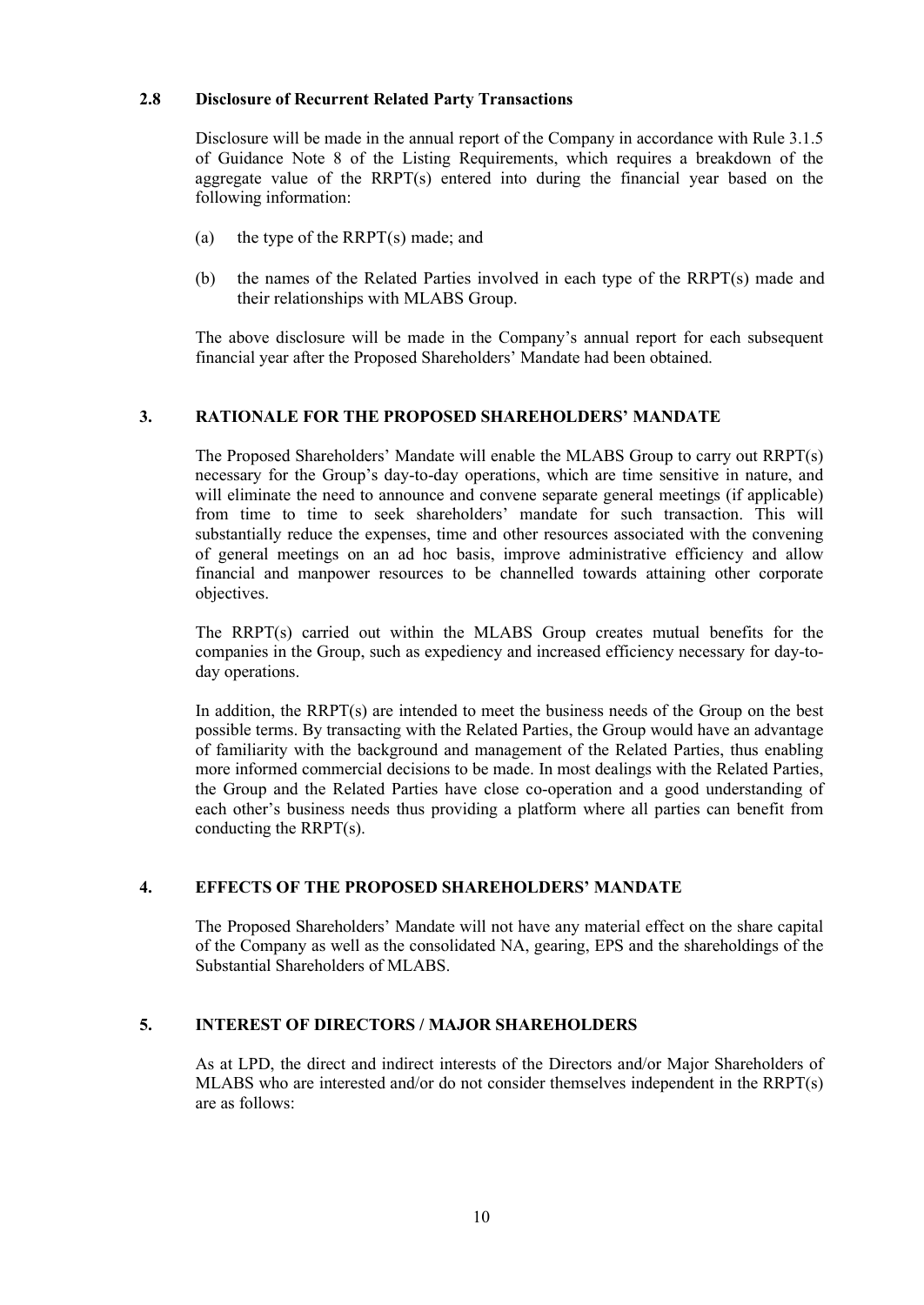|                                            | <b>Direct</b>       |               | <b>Indirect</b>            |               |  |
|--------------------------------------------|---------------------|---------------|----------------------------|---------------|--|
|                                            | No. of              |               | No. of                     |               |  |
|                                            | <b>MLABS Shares</b> | $\frac{0}{0}$ | <b>MLABS</b> Shares        | $\frac{0}{0}$ |  |
| <b>Directors</b>                           |                     |               |                            |               |  |
| Tan Sik Eek                                | 700,000             | 0.05          | -                          |               |  |
|                                            |                     |               |                            |               |  |
| <b>Major Shareholders</b>                  |                     |               |                            |               |  |
| NetX Holdings Berhad                       | -                   | -             | 171,791,050 <sup>(a)</sup> | 11.85         |  |
| First United Technology Ltd <sup>(b)</sup> | 171,791,050         | 11.85         |                            |               |  |
|                                            |                     |               |                            |               |  |

#### *Notes:*

- *(a) Deemed interested by virtue of its interest in First United Technology Limited pursuant to Section 8 of the Act.*
- *(b) First United Technology Ltd is a subsidiary of NetX Holdings Berhad*

Accordingly, Mr. Tan Sik Eek ("Interested Director") had abstained and will continue to abstain from all deliberations and voting on matters relating to the Proposed Shareholders' Mandate at Board meetings and will abstain from voting in respect of his direct and/or indirect shareholdings in MLABS at the forthcoming AGM on the resolution pertaining to the Proposed Shareholders' Mandate.

NetX and First United Technology Ltd (collectively as "Interested Major Shareholders"), will abstain from voting in respect of its direct and/or indirect shareholdings in MLABS at the forthcoming AGM on the resolution pertaining to the Proposed Shareholders' Mandate.

The above Interested Director and Interest Major Shareholders has undertaken that they shall ensure that persons connected to them will abstain from voting in respect of their direct and/or indirect shareholdings on the resolution, deliberating or approving the Proposed Shareholders' Mandate at the forthcoming AGM.

Save as disclosed above, none of the other Directors and/or Major Shareholders or persons connected with Directors and/or Major Shareholders of MLABS have any interest, directly or indirectly in the Proposed Shareholders' Mandate.

#### **6. APPROVALS REQUIRED**

The Proposed Shareholders' Mandate is conditional upon the approval of the shareholders of the Company being obtained at the forthcoming Seventeenth  $(17<sup>th</sup>)$  AGM to be convened.

#### **7. DIRECTORS' RECOMMENDATION**

The Directors of MLABS (save for Mr. Tan Sik Eek) having considered all aspects of the Proposed Shareholders' Mandate and after careful deliberation, are of the opinion that the Proposed Shareholders' Mandate is in the best interest of the Company and accordingly, the Board (save for Mr. Tan Sik Eek) recommended that the shareholders of MLABS vote in favour of the ordinary resolution pertaining to the Proposed Shareholders' Mandate to be tabled at the forthcoming Seventeenth  $(17<sup>th</sup>)$  AGM of the Company.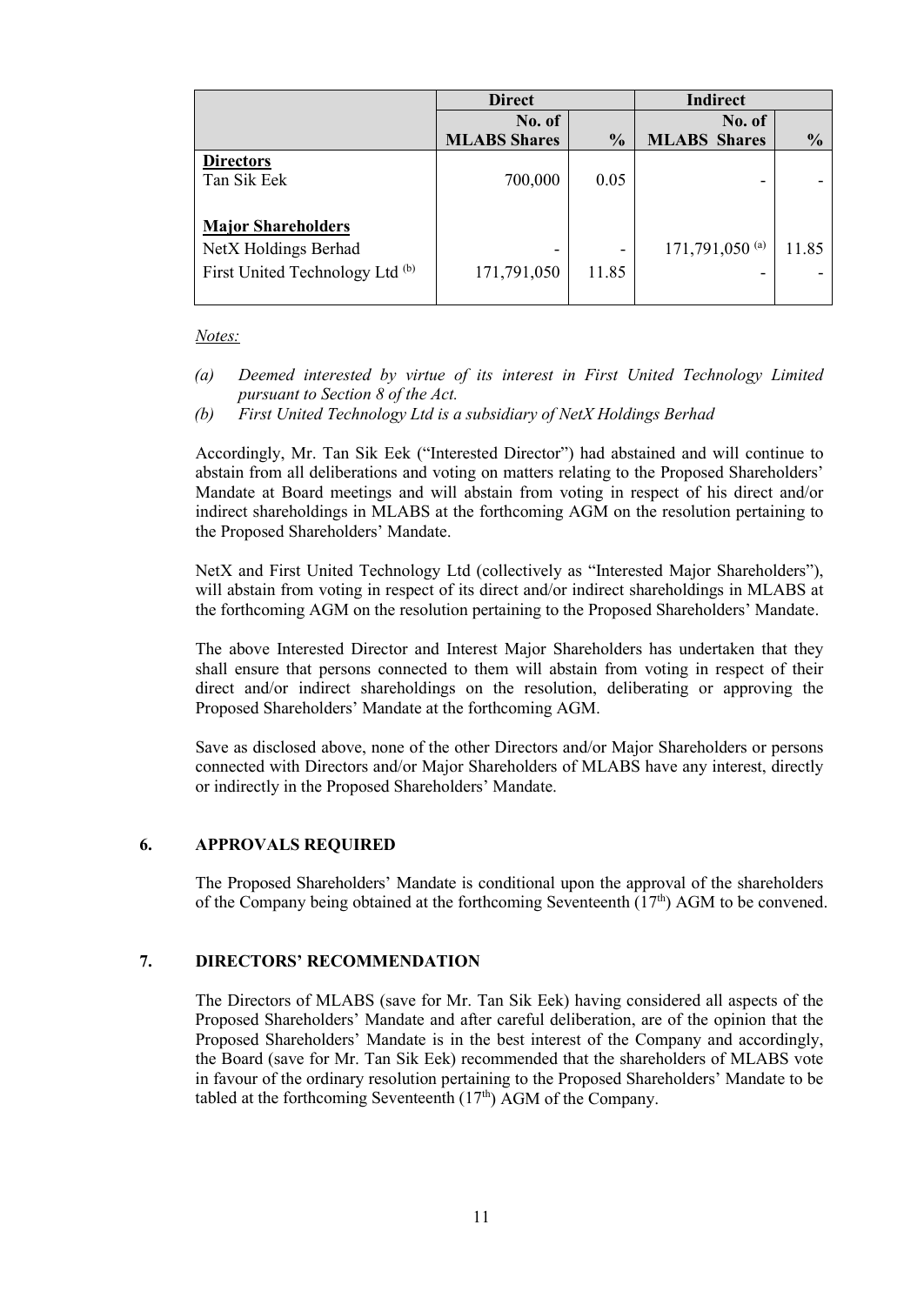#### **8. ANNUAL GENERAL MEETING**

The ordinary resolution to vote on the Proposed Shareholders' Mandate is set out in the Notice of Seventeenth (17<sup>th</sup>) AGM contained in 2021 Annual Report of the Company. The Seventeenth  $(17<sup>th</sup>)$  AGM will be conducted on a fully virtual basis from the Broadcast Venue at Level 13, Menara Lien Hoe, No. 8, Persiaran Tropicana, Tropicana Golf & Country Resort, 47410 Petaling Jaya, Selangor Darul Ehsan on Monday, 20 December 2021 at 11.00 a.m. The Notice of the Seventeenth  $(17<sup>th</sup>)$  AGM, together with the Proxy Form, are set out in the 2021 Annual Report of the Company, which is dispatched together with this Circular.

If you are unable to attend and vote in person at the AGM, you are requested to complete, sign and return the Form of Proxy enclosed in the 2021 Annual Report in accordance with the instructions printed therein as soon as possible so as to arrive at Poll Administrator's office of the Company, Boardroom.com Sdn. Bhd. at Level 5, Block B, Dataran PHB, Saujana Resort, Section U2, 40150 Shah Alam, Selangor Darul Ehsan not less than 48 hours before the time appointed for holding the AGM or adjourned meeting at which the person named in the instrument, proposes to vote or, in the case of a poll, not less than 24 hours before the time appointed for the taking of the poll. The lodging of the Form of Proxy will not preclude you from attending the AGM and voting in person should you subsequently wish to do so.

### **9. FURTHER INFORMATION**

Shareholders are requested to refer to Appendix I contained in this Circular for further information.

Yours faithfully For and on behalf of the Board **MLABS SYSTEMS BERHAD**

**General Tan Sri Dato' Sri Hj. Suleiman bin Mahmud RMAF (Rtd) Independent Non-Executive Director / Chairman**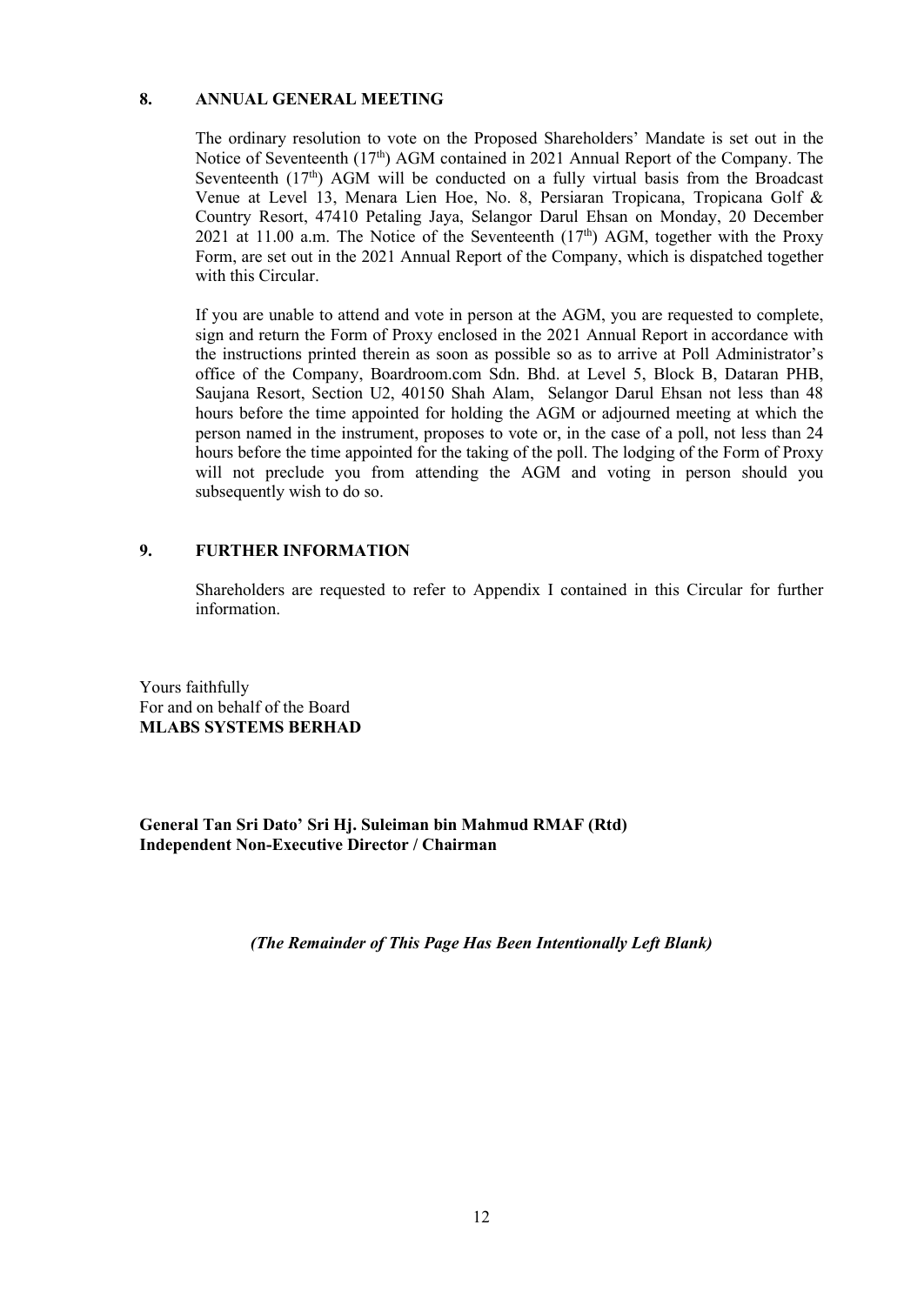#### **APPENDIX I – FURTHER INFORMATION**

#### **1. DIRECTORS' RESPONSIBILITY STATEMENT**

This Circular has been seen and approved by the Directors of MLABS who individually and collectively accept full responsibility for the accuracy of the information contained in this Circular and confirm that after making all reasonable enquiries and to the best of their knowledge and belief, there are no other facts the omission of which would make any statement herein misleading or incorrect.

#### **2. MATERIAL CONTRACTS**

Save as disclosed below, neither MLABS and nor its subsidiaries have entered into any contract which is or may be material (not being contracts entered into in the ordinary course of business of the Company or any of its subsidiaries), during the 2 years immediately preceding the date of this Circular:

- (a) On 10 June 2020, MLABS has entered into a Share Subscription Agreement ("SSA") with Longhouse Films Sdn. Bhd. ("Longhouse") for the subscription of 52,000 new ordinary shares at RM1.00 each in Longhouse for a total consideration of RM52,000.00 only ("Subscription of Ordinary Shares") and subscription of up to 3,000,000 Redeemable Convertible Preference Share ("RCPS") at the issue price of RM1.00 each in Longhouse for a total consideration of RM3,000,000 only ("Subscription of RCPS"). The Subscription of Ordinary Shares has been completed on 10 August 2020, whereas the Subscription of RCPS will be subscribed by MLABS in tranches and in accordance to the timeline and amount as stipulated in the SSA.
- (b) On 30 August 2021, Mlabs Capital Sdn. Bhd., a wholly-owned subsidiary of the Company, has entered into a Share Sale Agreement with the Fiscalab Altinvest Sdn. Bhd. for the proposed acquisition of 2,500,000 ordinary shares in Ikhlas Al Dain Sdn. Bhd. ("Ikhlas"), representing 100% equity interest of Ikhlas at a total cash consideration of RM5,000,000.00 only. The said transaction has deemed completed on 30 August 2021.

# **3. MATERIAL LITIGATION, CLAIMS AND ARBITRATION**

As at the LPD, the Board confirmed that neither the Company nor its subsidiaries are engaged in any material litigation, claim or arbitration, either as plaintiff or defendant, which has or would have a material and adverse effect on the financial position or financial performance of the Group and the Board confirmed that there are no proceedings pending or threatened against the Group or of any facts likely to give rise to any proceedings which may materially and adversely affect the financial position or financial performance of the Group.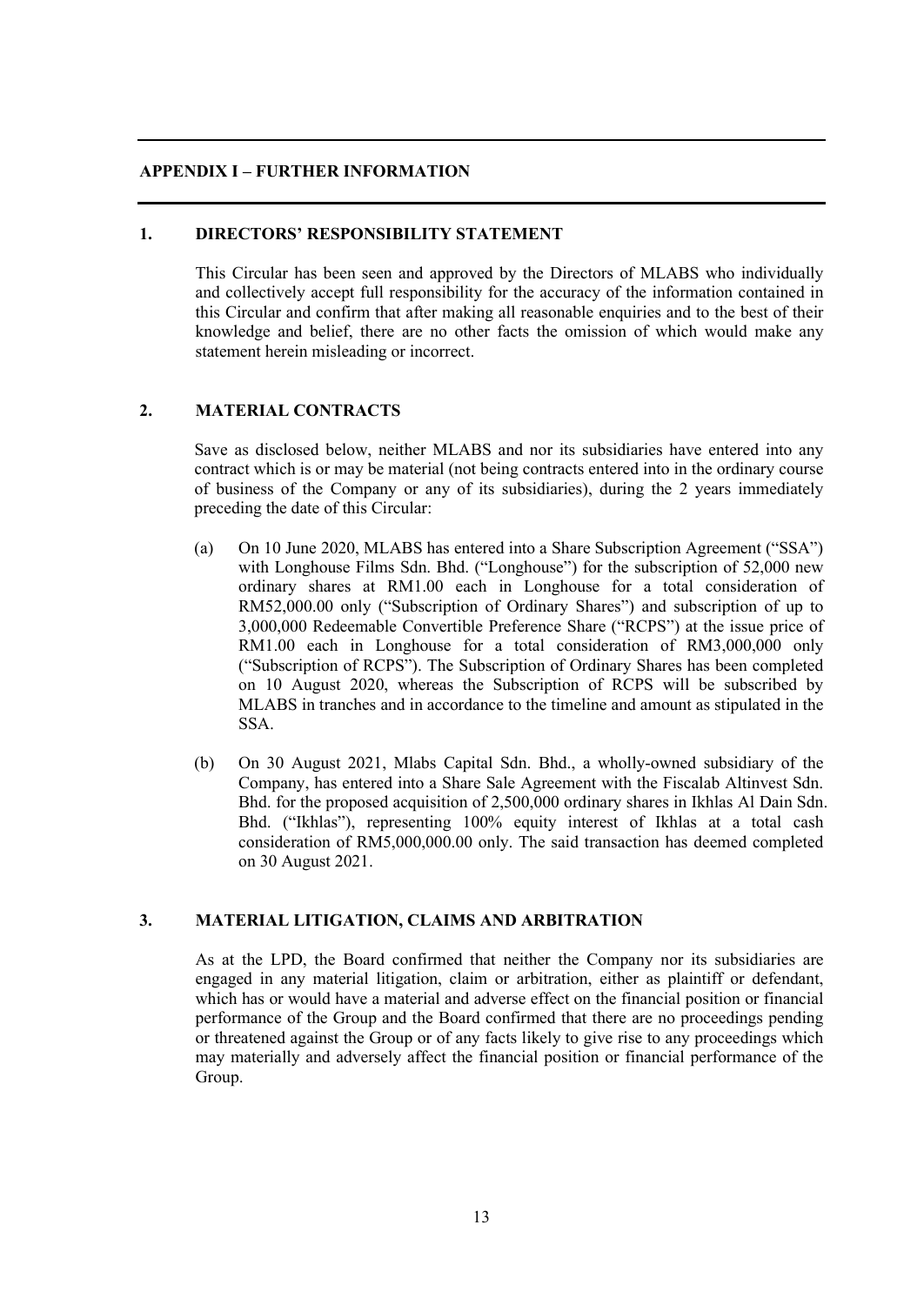### **4. MATERIAL COMMITMENTS AND CONTINGENT LIABILITIES**

#### **4.1 Material Commitments**

As at the LPD, the Board confirmed that there are no material commitments incurred or known to be incurred by the Group that have not been provided for, which upon becoming due or enforceable, may have a material impact on the financial position or financial performance of the Group.

#### **4.2 Material Contingent Liabilities**

As at the LPD, the Board confirmed that there are no contingent liabilities incurred or known to be incurred by the Group which, upon becoming due or enforceable, may have a material impact on the financial position or financial performance of the Group.

#### **5. DOCUMENTS AVAILABLE FOR INSPECTION**

Copies of the following documents are available for inspection at the registered office of the Company at 22-09, Menara 1MK, No. 1 Jalan Kiara, Mont Kiara, 50480 Kuala Lumpur during normal business hours from Monday to Friday (except public holidays) following the date of this Circular up to and including the date of the Seventeenth  $(17<sup>th</sup>)$  AGM:

- (a) The Constitution of MLABS;
- (b) The material contracts referred in Section 2 of this Appendix I; and
- (c) The audited financial statements of MLABS Group for the financial year ended 30 June 2020 and 30 June 2021.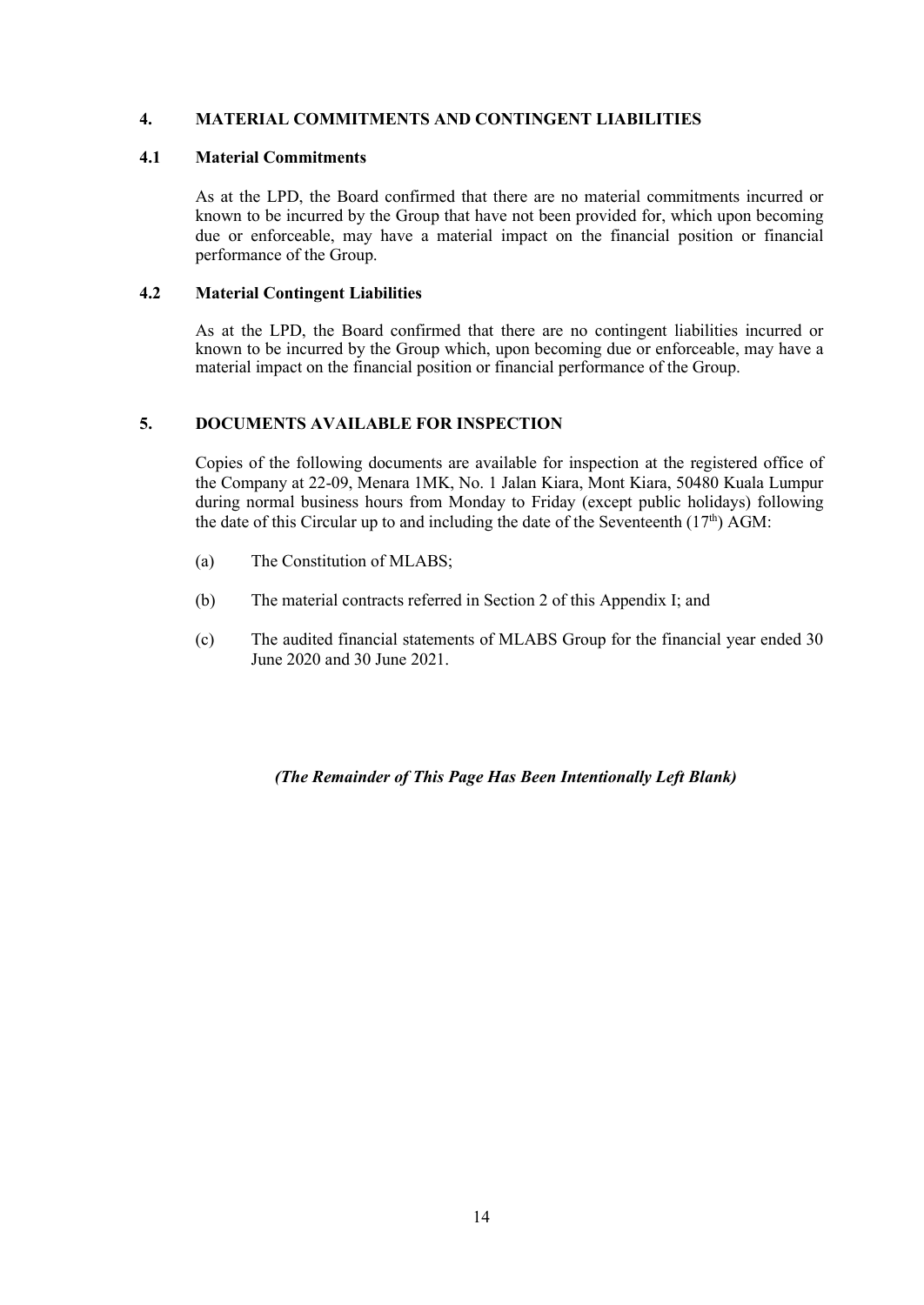# **EXTRACT OF THE NOTICE OF SEVENTEENTH (17TH) AGM**

#### 8. **Proposed Renewal of Existing Shareholders' Mandate for Recurrent Related Party Transactions of a Revenue or Trading Nature ("Proposed Shareholders' Mandate") Ordinary Resolution 8**

"THAT, subject to compliance with all applicable laws, regulations and guidelines, approval be and is hereby given to the Company and/or its subsidiaries to enter into Recurrent Related Party Transactions of a revenue or trading nature with related parties as set out in Section 2.4 of the Circular to Shareholders dated 29 October 2021 for the purposes of Rule 10.09 of the ACE Market Listing Requirements of Bursa Malaysia Securities Berhad ("Listing Requirements"), subject to the following:

- (i) the transactions are necessary for the day to day operations of the Company's subsidiary in the ordinary course of business, at arm's length, on normal commercial terms and are on terms not more favourable to the related party than those generally available to the public and not detrimental to minority shareholders of the Company;
- (ii) the mandate is subject to annual renewal. In this respect, any authority conferred by a mandate shall only continue to be in force until:
	- (a) the conclusion of the next Annual General Meeting ("AGM") of the Company, at which time it will lapse, unless by a resolution passed at the meeting, the authority is renewed;
	- (b) the expiration of the period within which the next AGM after the date it is required to be held pursuant to Section 340 (2) of the Companies Act, 2016 ("CA") (but shall not extend to such extension as may be allowed pursuant to Section 340 (4) of CA); or
	- (c) revoked or varied by resolution passed by the shareholders in a general meeting,

whichever is the earlier.

- (iii) disclosure is made in the annual report of the Company of the breakdown of the aggregate value of the Recurrent Related Party Transactions conducted pursuant to the mandate during the current financial year, and in the annual reports for the subsequent financial years during which a shareholder's mandate is in force, where:
	- (a) the consideration, value of the assets, capital outlay or costs of the aggregated transactions is equal to or exceeds RM1.0 million; or
	- (b) any one of the percentage ratios of such aggregated transactions is equal to or exceeds 1%,

whichever is the higher;